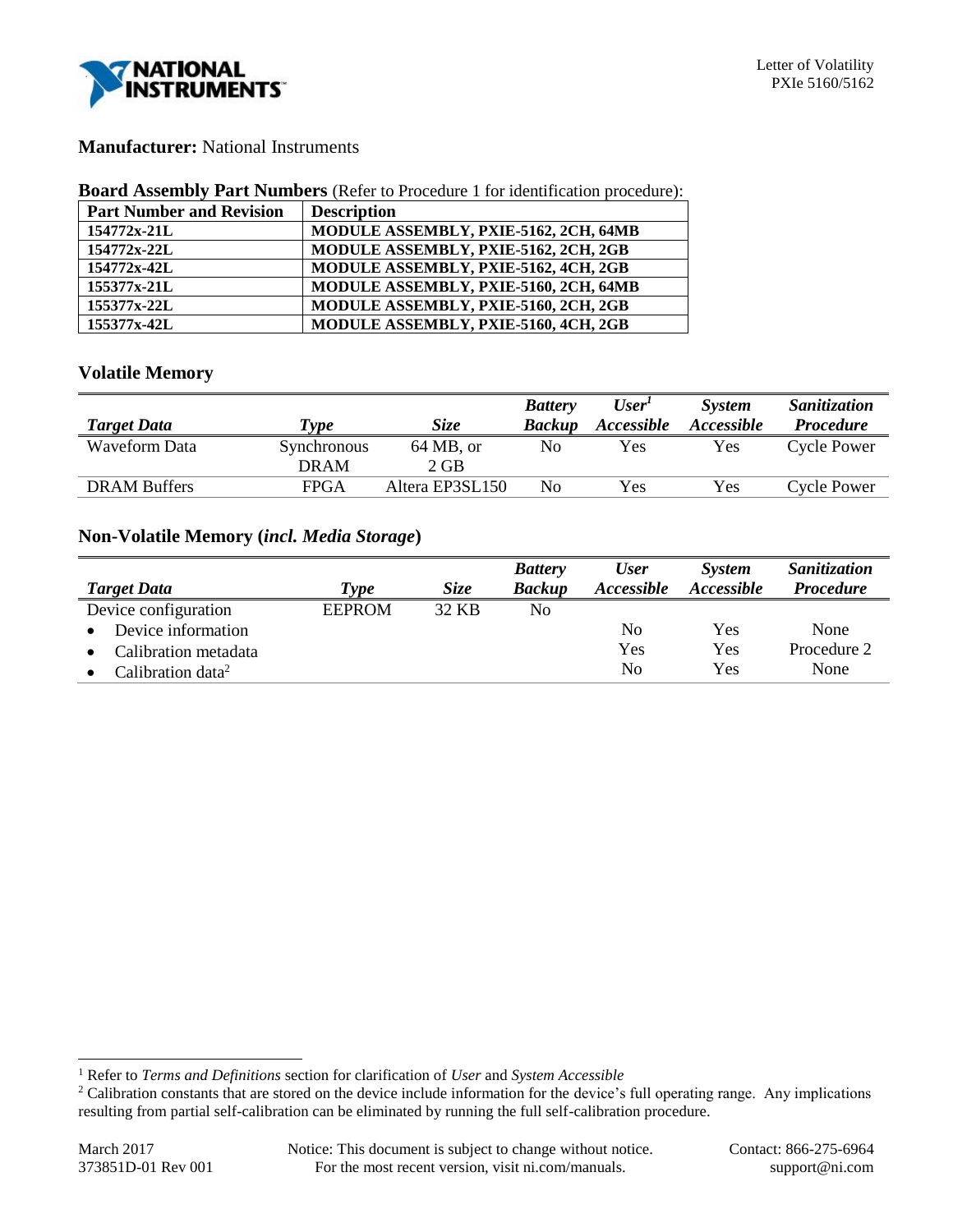

# **Procedures**

#### **Procedure 1 – Board Assembly Part Number identification:**

To determine the Board Assembly Part Number and Revision, refer to the label applied to the surface of your product. The Assembly Part Number should be formatted as "P/N: #####a-##L.

#### **Procedure 2 - Device Configuration EEPROM (Calibration Metadata):**

The user-accessible areas of the Device Configuration EEPROM are exposed through a calibration Applications Programming Interface (API) in LabVIEW. To clear the calibration meta-data area, complete the following steps:

1. To clear the calibration password, from LabVIEW use niScope Cal Change Password.vi to overwrite the password.

2. To clear the user-defined information, from LabVIEW use niScope Cal Store Misc Info.vi to overwrite user-defined information.